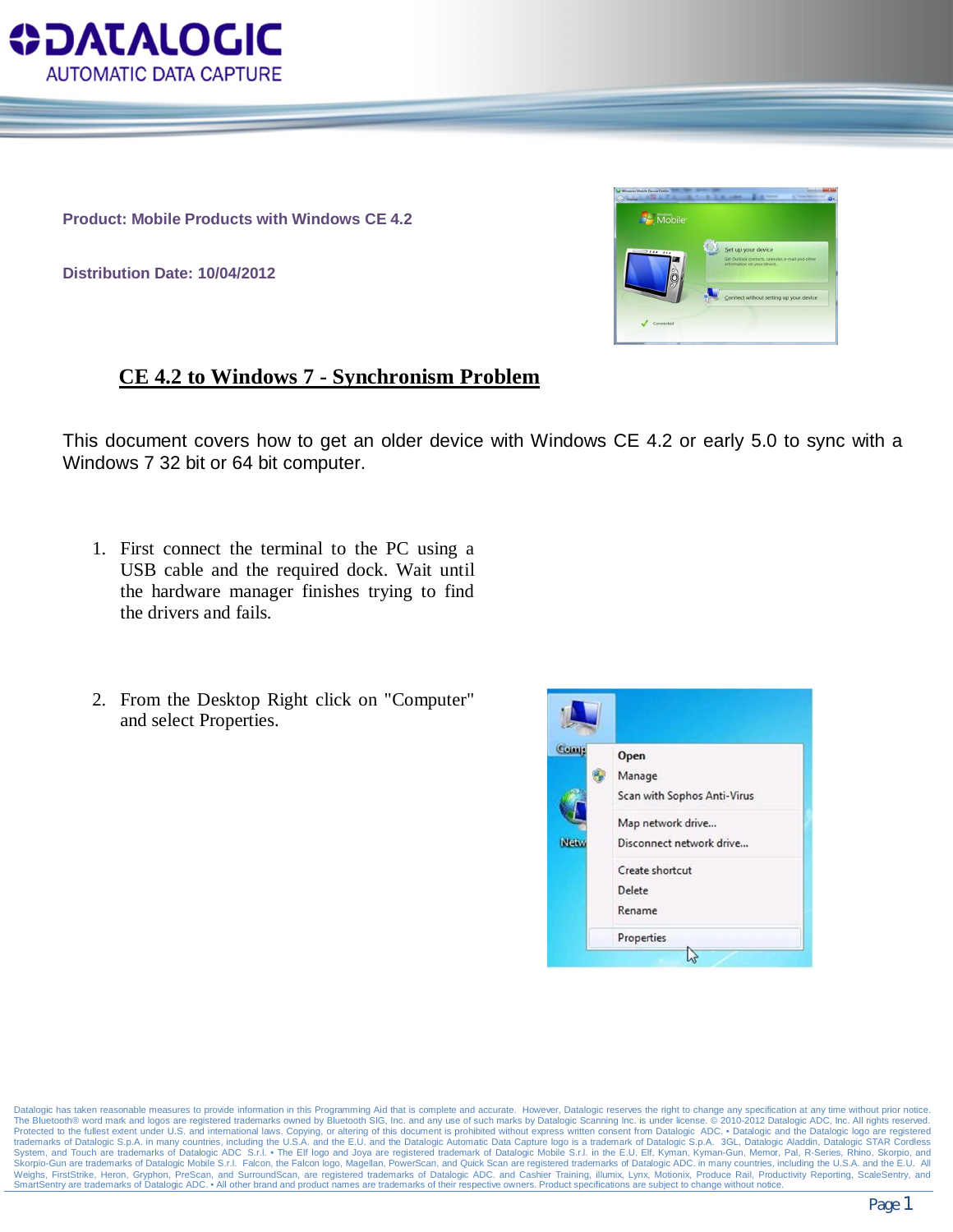

3. Click "Device Manager" located on the Left side.



4. Locate and expand the Unknown Device, Right click and select "Update Driver Software".

| Ca Device Manager                                                                                                                                                                                                                                                                               | -o-0-0-                                        |   |  |  |
|-------------------------------------------------------------------------------------------------------------------------------------------------------------------------------------------------------------------------------------------------------------------------------------------------|------------------------------------------------|---|--|--|
| File Action View Help                                                                                                                                                                                                                                                                           |                                                |   |  |  |
| $\Leftrightarrow$ 0 0 0 2 0 5 5 5                                                                                                                                                                                                                                                               |                                                |   |  |  |
| $\triangle$ torhlp-012<br><b>L</b> Computer<br>Disk drives<br>Display adapters<br>DVD/CD-ROM drives<br><b>DE Human Interface Devices</b><br>Ca IDE ATA/ATAPI controllers<br>> = Keyboards<br><b>b</b> - $\int$ <sup>0</sup> Mice and other pointing devices<br>Monitors<br>- P Network adapters |                                                |   |  |  |
| 4 - (b) Other devices<br>753x Handheld                                                                                                                                                                                                                                                          |                                                |   |  |  |
| Ports (COM &<br>Processors<br>Security Devi-<br>Sound, video<br>System devic                                                                                                                                                                                                                    | Update Driver Software<br>Disable<br>Uninstall | ₫ |  |  |
| <b>b</b> Universal Seri<br><b>b</b> USB Virtualiza                                                                                                                                                                                                                                              | Scan for hardware changes<br><b>Properties</b> |   |  |  |
|                                                                                                                                                                                                                                                                                                 |                                                |   |  |  |

5. Select "Browse my computer for driver software".

| Search automatically for updated driver software                                                                                                                                   |
|------------------------------------------------------------------------------------------------------------------------------------------------------------------------------------|
| Windows will search your computer and the Internet for the latest driver software<br>for your device, unless you've disabled this feature in your device installation<br>settings. |
| Browse my computer for driver software<br>Locate and install driver software manually.                                                                                             |
|                                                                                                                                                                                    |

Datalogic has taken reasonable measures to provide information in this Programming Aid that is complete and accurate. However, Datalogic reserves the right to change any specification at any time without prior notice. The Bluetooth® word mark and logos are registered trademarks owned by Bluetooth SIG, Inc. and any use of such marks by Datalogic Scanning Inc. is under license. © 2010-2012 Datalogic ADC, Inc. All rights reserved. Protected to the fullest extent under U.S. and international laws. Copying, or altering of this document is prohibited without express written consent from Datalogic ADC. • Datalogic and the Datalogic logo are registered<br>t System, and Touch are trademarks of Datalogic ADC S.r.l. • The Elf logo and Joya are registered trademark of Datalogic Mobile S.r.l. in the E.U. Elf, Kyman, Kyman-Gun, Memor, Pal, R-Series, Rhino, Skorpio, and<br>Skorpio-Gun Weighs, FirstStrike, Heron, Gryphon, PreScan, and SurroundScan, are registered trademarks of Datalogic ADC. and Cashier Training, illumix, Lynx, Motionix, Produce Rail, Productivity Reporting, ScaleSentry, and Weighs, Firs SmartSentry are trademarks of Datalogic ADC. • All other brand and product names are trademarks of their respective owners. Product specifications are subject to change without notice.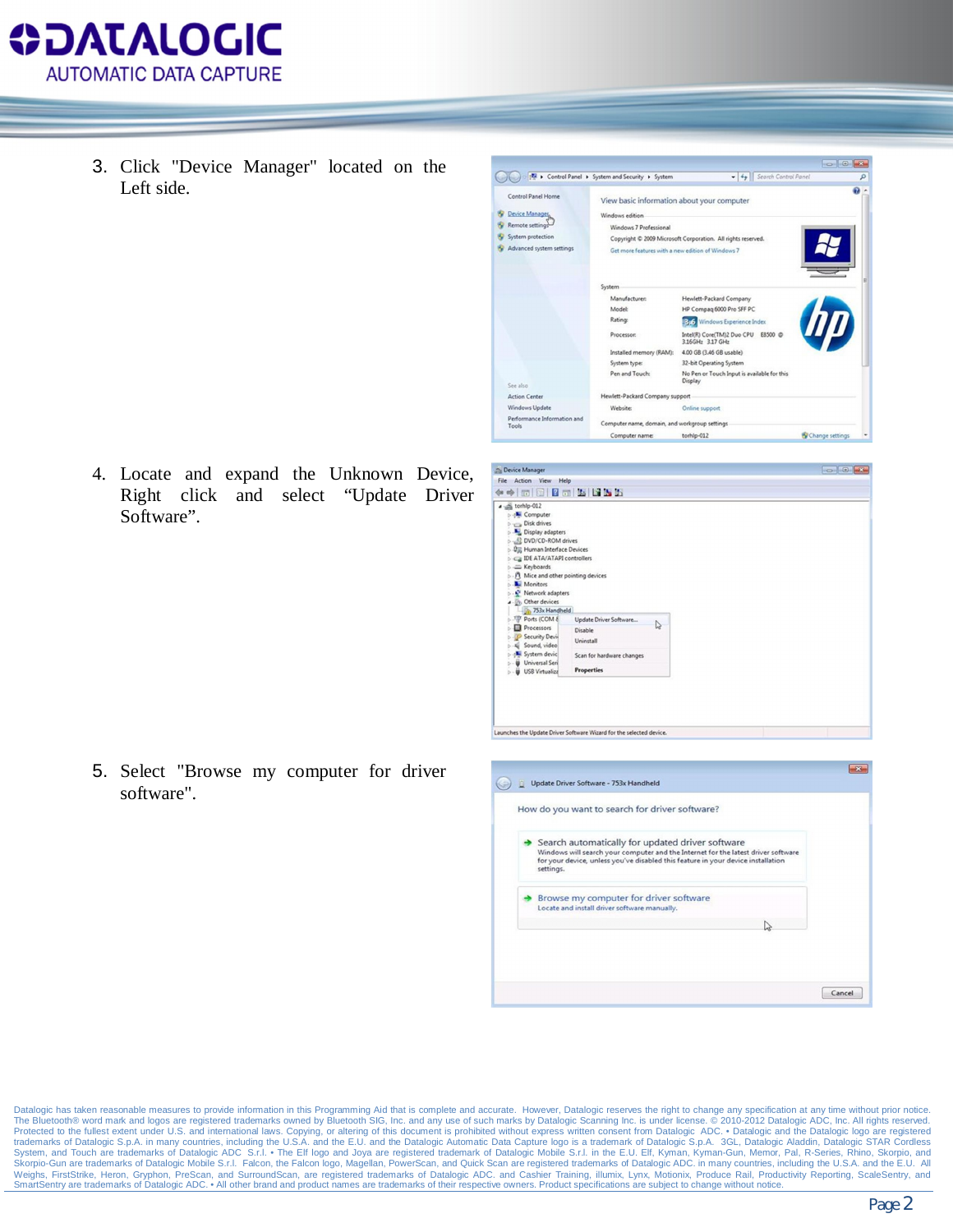

6. Select "Let me pick from a list of device drivers on my computer".

7. Expand "All devices" if needed and scroll down and select "Mobile devices".

8. Select Microsoft as the Manufacturer, select "Microsoft USB Sync" as the Model, Click Next.

|                                                                                                                                                                                      | Search for driver software in this location:                                                                                                                        |                |
|--------------------------------------------------------------------------------------------------------------------------------------------------------------------------------------|---------------------------------------------------------------------------------------------------------------------------------------------------------------------|----------------|
| C:\Users\Support\Documents                                                                                                                                                           | ۰                                                                                                                                                                   | Browse         |
| V Include subfolders                                                                                                                                                                 |                                                                                                                                                                     |                |
| software in the same category as the device.                                                                                                                                         | Let me pick from a list of device drivers on my computer<br>This list will show installed driver software compatible with the device, and all driver                | lv3            |
|                                                                                                                                                                                      |                                                                                                                                                                     | Next<br>Cancel |
|                                                                                                                                                                                      |                                                                                                                                                                     |                |
| Update Driver Software - 753x Handheld                                                                                                                                               |                                                                                                                                                                     |                |
| Select your device's type from the list below.                                                                                                                                       |                                                                                                                                                                     |                |
| Common hardware types:                                                                                                                                                               |                                                                                                                                                                     |                |
| Media Center Extender<br>Medium Changer devices<br>Memory devices<br>Memory technology driver<br>Mice and other pointing devices<br>Um Microsoft Common Controller For Windows Class |                                                                                                                                                                     | ۸<br>E         |
| Mobile devices<br>Modems<br>Monitors<br>Multifunction adapters<br>Multi-port serial adapters<br>Network adapters                                                                     |                                                                                                                                                                     |                |
|                                                                                                                                                                                      |                                                                                                                                                                     | Next<br>Cancel |
|                                                                                                                                                                                      |                                                                                                                                                                     |                |
| Update Driver Software - 753x Handheld                                                                                                                                               |                                                                                                                                                                     |                |
|                                                                                                                                                                                      | Select the device driver you want to install for this hardware.                                                                                                     |                |
|                                                                                                                                                                                      | Select the manufacturer and model of your hardware device and then click Next. If you have a<br>disk that contains the driver you want to install, click Have Disk. |                |
|                                                                                                                                                                                      |                                                                                                                                                                     |                |
| Manufacturer<br>MEI<br>Microsoft                                                                                                                                                     | $\blacktriangle$<br>Model<br><b>BR</b> Microsoft USB Sync<br>Windows Powered Pocket PC 2002<br>Windows Powered Pocket PC 2003                                       |                |
| Mitac<br>MMT                                                                                                                                                                         | Windows Powered Smartphone 2002                                                                                                                                     |                |

Datalogic has taken reasonable measures to provide information in this Programming Aid that is complete and accurate. However, Datalogic reserves the right to change any specification at any time without prior notice. The Bluetooth® word mark and logos are registered trademarks owned by Bluetooth SIG, Inc. and any use of such marks by Datalogic Scanning Inc. is under license. © 2010-2012 Datalogic ADC, Inc. All rights reserved. Protected to the fullest extent under U.S. and international laws. Copying, or altering of this document is prohibited without express written consent from Datalogic ADC. • Datalogic and the Datalogic logo are registered<br>t System, and Touch are trademarks of Datalogic ADC S.r.l. • The Elf logo and Joya are registered trademark of Datalogic Mobile S.r.l. in the E.U. Elf, Kyman, Kyman-Gun, Memor, Pal, R-Series, Rhino, Skorpio, and<br>Skorpio-Gun Weighs, FirstStrike, Heron, Gryphon, PreScan, and SurroundScan, are registered trademarks of Datalogic ADC. and Cashier Training, illumix, Lynx, Motionix, Produce Rail, Productivity Reporting, ScaleSentry, and SmartSentry are trademarks of Datalogic ADC. • All other brand and product names are trademarks of their respective owners. Product specifications are subject to change without notice

 $\mathbf{E}$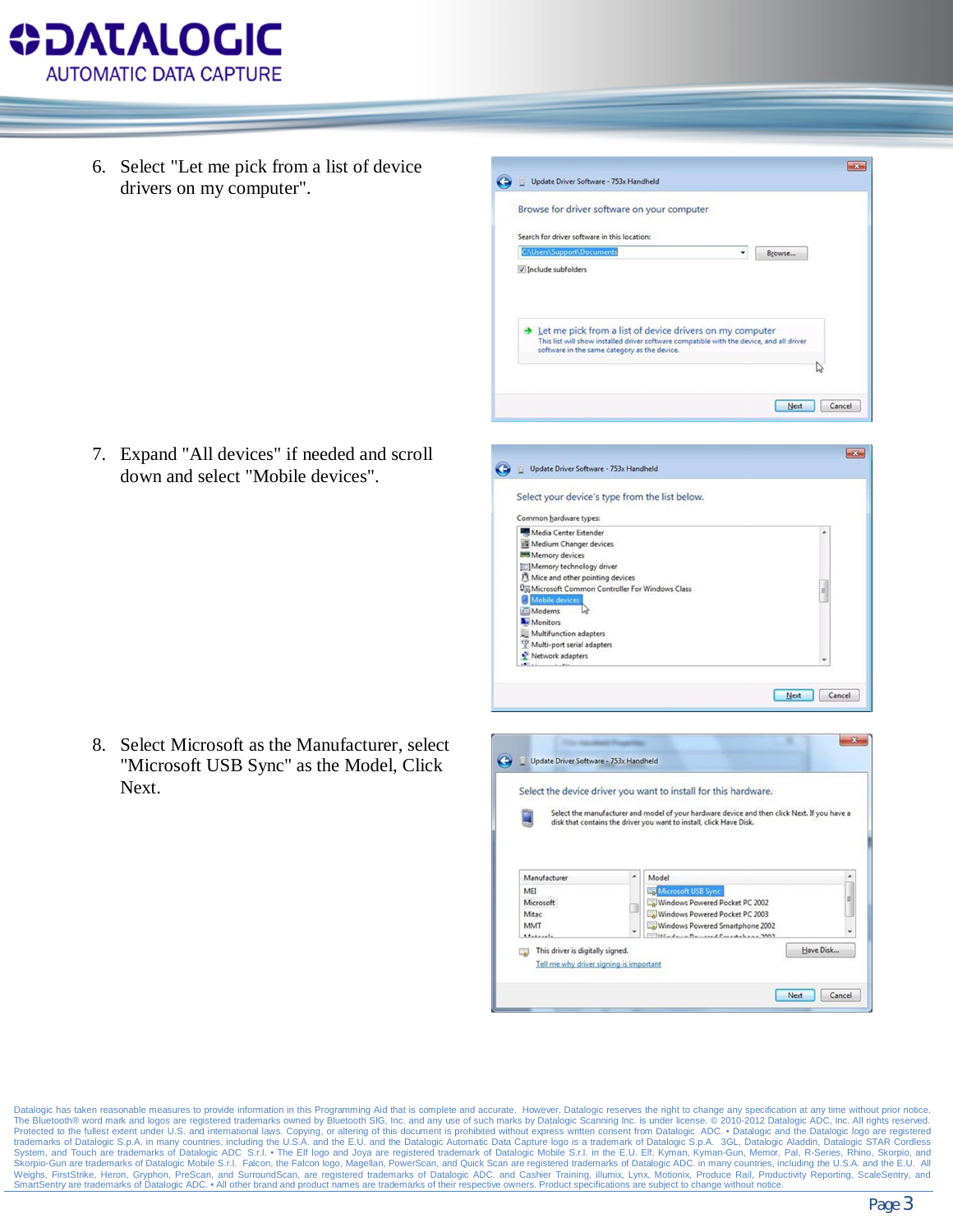

9. Click Yes to proceed.



10.The device driver will be installed, when done click Close.

|  | Update Driver Software - Microsoft USB Sync                          |       |
|--|----------------------------------------------------------------------|-------|
|  | Windows has successfully updated your driver software                |       |
|  | Windows has finished installing the driver software for this device: |       |
|  | Microsoft USB Sync                                                   |       |
|  |                                                                      |       |
|  |                                                                      |       |
|  |                                                                      |       |
|  |                                                                      |       |
|  |                                                                      | Close |

11. Note the Device Manager now displays Microsoft USB Sync.



Datalogic has taken reasonable measures to provide information in this Programming Aid that is complete and accurate. However, Datalogic reserves the right to change any specification at any time without prior notice. The Bluetooth® word mark and logos are registered trademarks owned by Bluetooth SIG, Inc. and any use of such marks by Datalogic Scanning Inc. is under license. © 2010-2012 Datalogic ADC, Inc. All rights reserved. Protected to the fullest extent under U.S. and international laws. Copying, or altering of this document is prohibited without express written consent from Datalogic ADC. • Datalogic and the Datalogic logo are registered<br>t System, and Touch are trademarks of Datalogic ADC S.r.l. • The Elf logo and Joya are registered trademark of Datalogic Mobile S.r.l. in the E.U. Elf, Kyman, Kyman-Gun, Memor, Pal, R-Series, Rhino, Skorpio, and<br>Skorpio-Gun Weighs, FirstStrike, Heron, Gryphon, PreScan, and SurroundScan, are registered trademarks of Datalogic ADC. and Cashier Training, illumix, Lynx, Motionix, Produce Rail, Productivity Reporting, ScaleSentry, and SmartSentry are trademarks of Datalogic ADC. • All other brand and product names are trademarks of their respective owners. Product specifications are subject to change without notice.